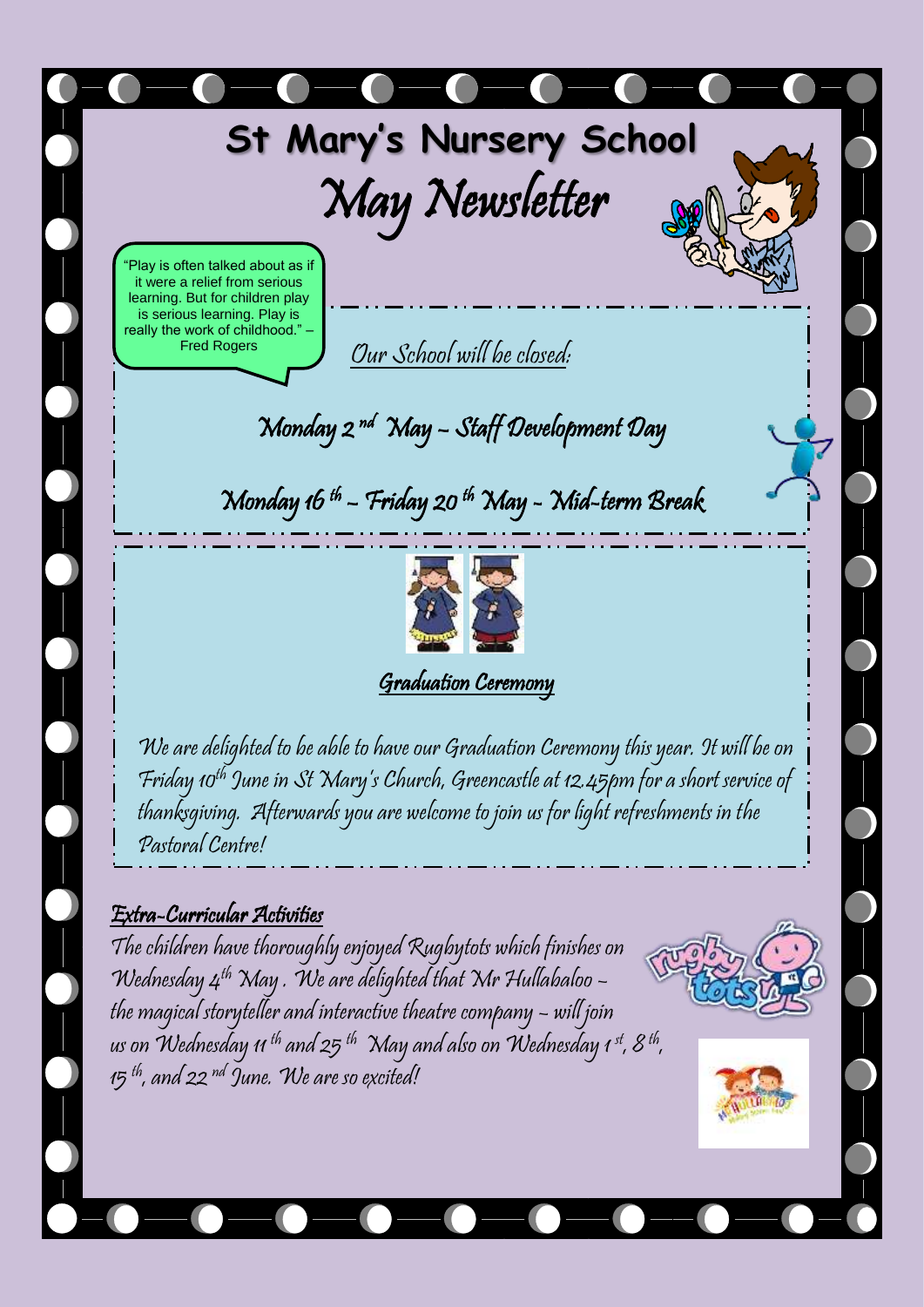## Transition Schools

The children are being encouraged to recognise their friends transitioning onto their new primary schools. To that end they will sit together (with children going to the same school as them) at dinner times during May and June so that we can foster their awareness of their friends' names. This will hopefully reassure them when they see familiar faces in the playground and classrooms of their new "big" school"!

Can you please inform your child's class teacher (Mrs Hoy or Mrs Friel) which Primary School your child will be transitioning to. Thank you!

## Child Safety

Please ensure you leave your child directly into the Quiet Room in the mornings or hand them over to a member of staff if school has commenced. Please do not leave them at the classroom door, as a staff member needs to be aware of their presence for their own safety.

Names on Uniforms Please ensure your child's uniform is clearly marked with their name.

# Road Safety Awareness topics

This month our topic is playing safely outside.



## May altar



Please encourage your child to bring in a few flowers for Our Lady's altar during the month of May.

Reports End of year reports will be circulated in June . You will also be given an appointment for parent/teacher consultation to discuss the report.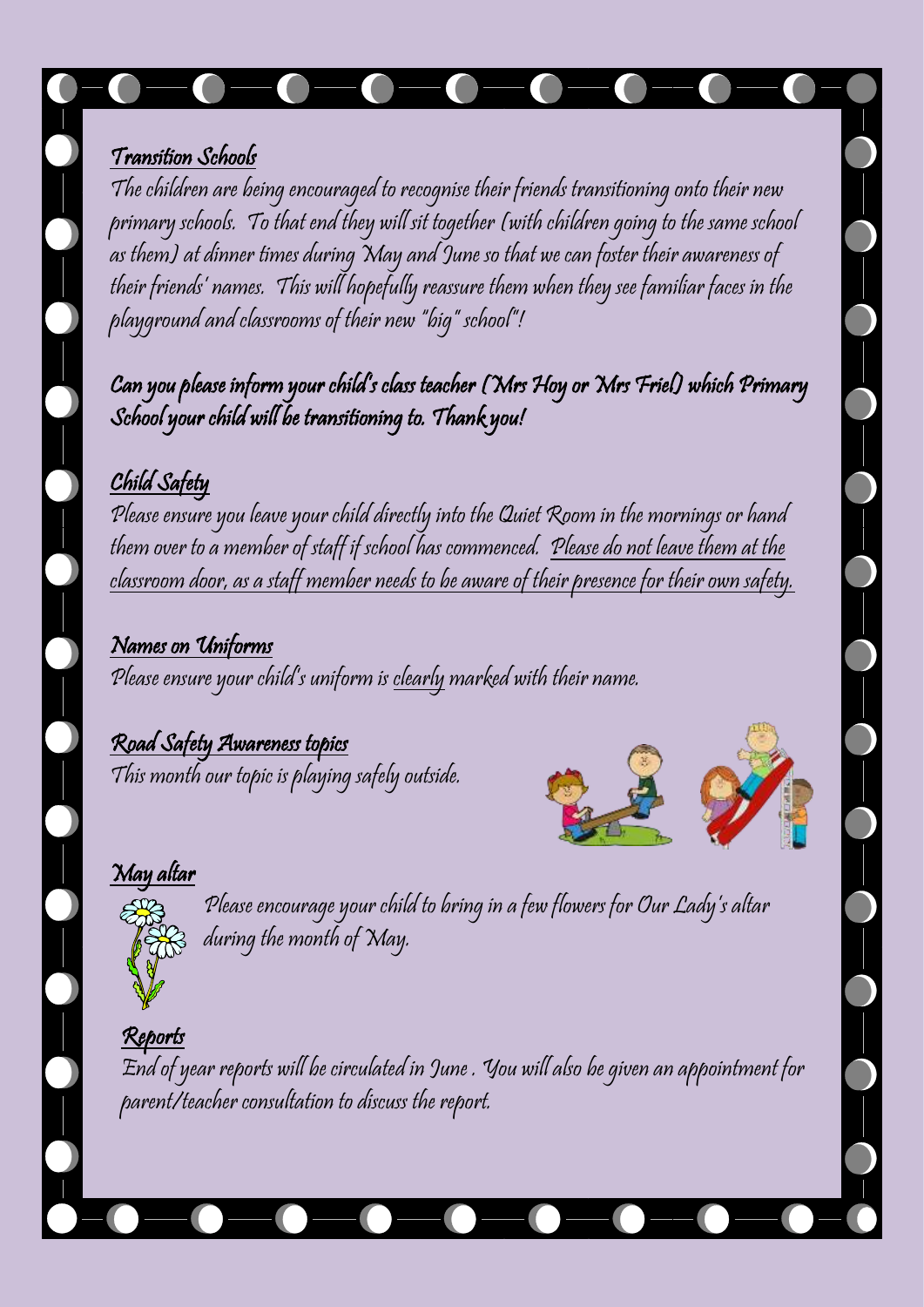### Interest List

If you would like to email the school with the details of your younger children we will put your child's name on a list to send you information in your child's pre-school year.

# Maths for the month



This month's colour is purple. Please encourage your child to look out for different colours in their environment, especially purple. We shall also be reinforcing the shapes rectangle and square. The children's mathematical language will continue to be fostered throughout the learning environment.

# Topics for the month

This month's topic is The Environment, Mini-beasts and Litter. The children's knowledge and appreciation of their environment and awareness of conservation issues will be heightened in our outdoor play environment.





We shall also be continuing our work on developing your child's pre writing and pre reading skills in preparation for primary school and enjoying 'Fairytale' stories.

# Care In The Sun/Open Plan

We will commence our Open Plan/Care In The Sun Policy from <u>Mon**day 23 <sup>rd</sup> May**</u>. The children will have the opportunity to go straight to the playground at 9.10am (after morning greeting and prayers) and have both indoor and outdoor play until 11.45am. This ensures that your child is not playing outdoors whilst the sun's rays are at their strongest (WE'RE ALWAYS OPTIMISTIC HERE AT ST MARY'S ®). However, we do strongly recommend that you apply a sunscreen to your child's skin before leaving them to Nursery School each morning.